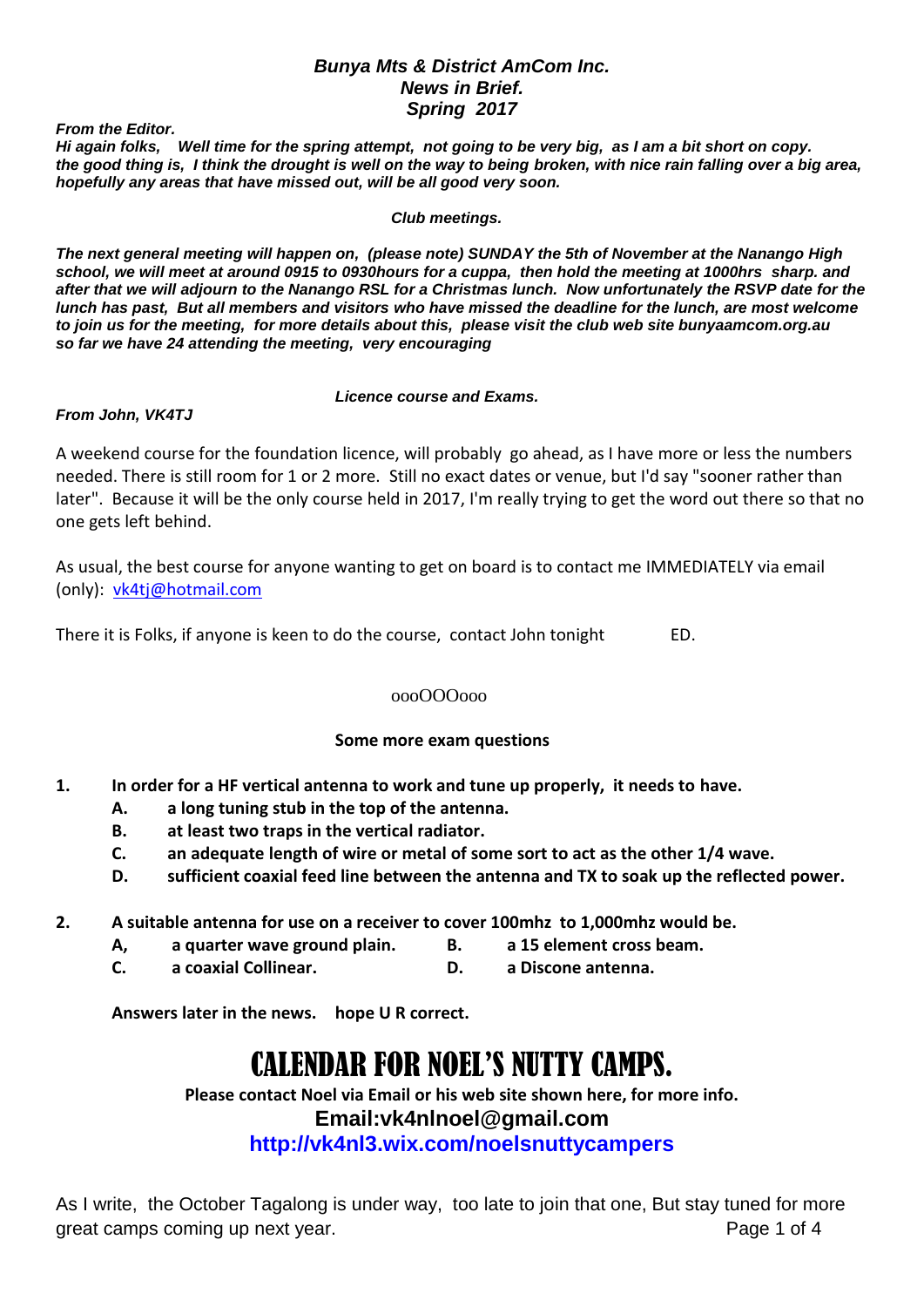## *oooOOOooo*

*Report on the repeaters.*

*OK, Very slow action with the work planned for the Repeaters on the Bunyas, We have a new antenna ready to be installed on the tower for the UHF repeater, this will improve the performance of this repeater. we are awaiting confirmation for the riggers to go up and install this antenna, stay tuned.*

*We have confirmed that the interference that we are experiencing has actually been up on the site since 2008 when the major upgrade happened at the site, so we are still battling with this problem.*

*We have recently installed a low Voltage disconnect before the main switch board, so that will safeguard our Batteries from being totally discharged in the event of a solar regulator failure. the Picture below shows this unit installed on the wall of the Equipment cabinet.*



**Fundraising.**

**Yes, we continue our fundraising sausage sizzles on a Saturday morning, The last two events resulted in raising around the \$500. we will have a few weeks break now, as the Saturday mornings are a bit busy over this time.**

**Once again we say thanks you to the few members who have stepped up to the plate and assisted with this most worthwhile club activity,** 

## *oooOOOooo.*

*DRILL PRESS* **: A tall upright machine useful for suddenly snatching flat metal bar stock out of your hands so that it smacks you in the chest and flings your beer across the room, denting the freshly-painted project which you had carefully set in the corner where nothing could get to it.**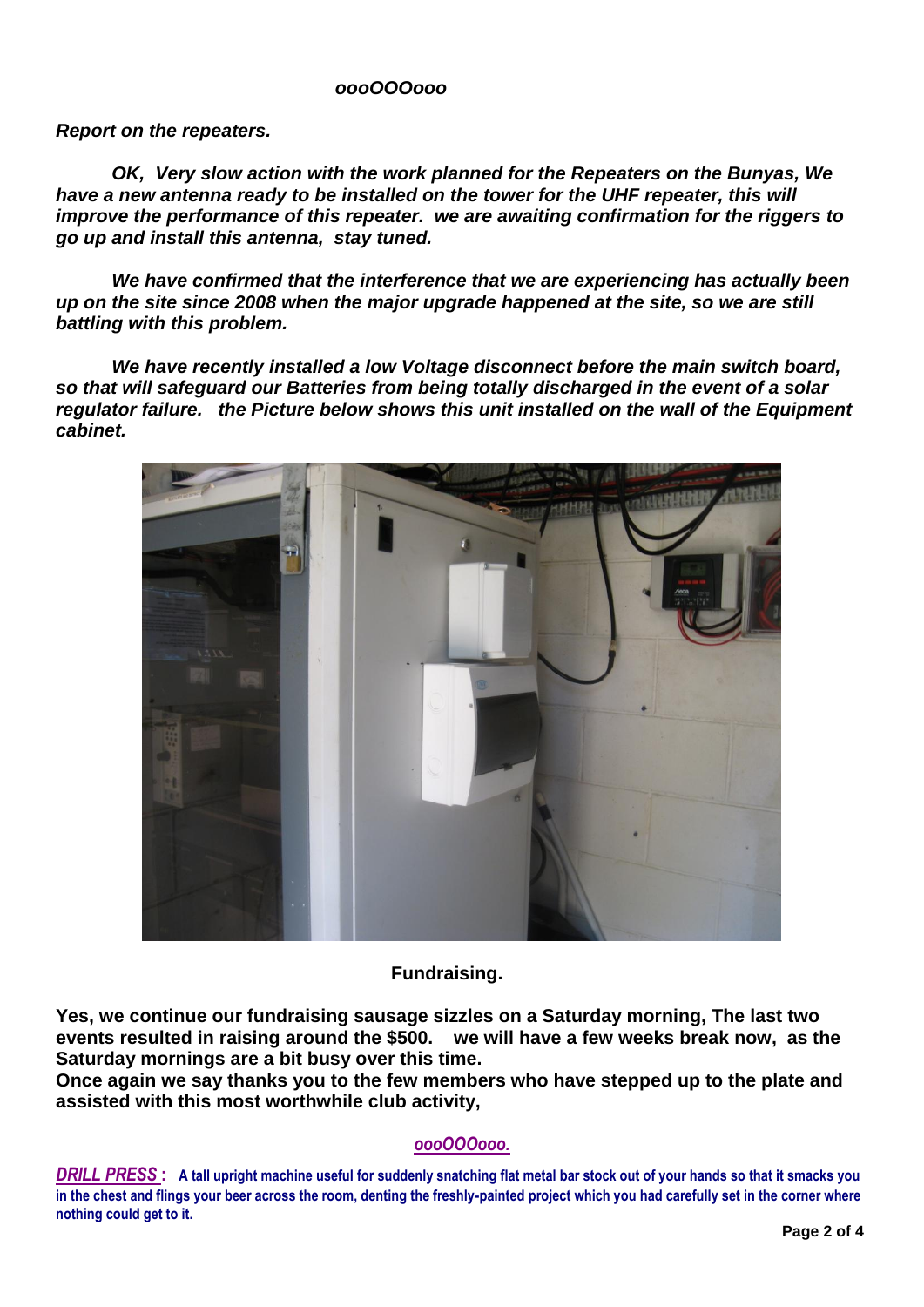## **Two recent Wicen training exercises/Trail bike rides.**

**Yes we have successfully provided communications for two trail bike rides, One. the Bunya Trail ride just outside Bell, Two. the Jandowae Ride At Diamundi north of Jandowae. Both these events proved very beneficial to the organisers, and we once again learnt a bit more about good communications and operating. We have plans to simplify and streamline our setups, making it quicker and easier to set up and dismantle, particularly if we have to move to another location at short notice.**

**Picks from the Jandowae bike ride.**



**Yes We had an injury that required the Chopper this is here we have a rider coming out of the scrub on to the ambulance transferring the patient to the chopper. the track. Pic taken from under the Gazebo of one of** 

 **the radio points.**

**We have also been trying to polish up our good operating procedures when running a Nett, so I will leave this info from the last issue of the rag, to keep us all mindful of same.**

# **Running a good radio Nett.**

**The nett controller calls in the participants for the nett and keeps them all in order.**

**" this is VK4BAD, operated by VK4XYZ. running tonight's 80mt net for the (club)**

**anyone wishing to join the nett please call now.**

**the controller gives a short time to allow callers to call in, and writes them down in best order. the controller then reads out those on his or her list, asks for a resend if someone is missed or doubles with someone, then calls again for further stations.** 

**then confirms any extra callins. perhaps gives a third call** 

**then I guess it is optional how the controller wants to run the nett, either ask each one to pass it on to the next on the list, or pass it back to the controller each time.**

**I would suggest that the former would be the best and quickest, all participants should jot down the list of callers so they know who is next in line.**

**it is good operating to wait until your call sign is heard before proceeding, and to wait a couple of seconds before transmitting to ensure that there is no priority traffic, and if after pressing your PTT, you are not sure if you're not doubling, you should briefly release the PTT so you can check. then the controller asks the first on the list to transmit and to hand it down the line, the participants should keep their overs reasonably short so as not to make the nett too long winded, to avoid any timeouts ( particularly when using repeaters) and not have new comers waiting a long time before being able to call in.**

**the controller should invite in any more callers at the end of each round, and if there are any late comers who can't wait till the end of the round, (for whatever reason) should break in at one of the hand overs and the controller can call them in, and unless he has some urgent traffic, they should be placed on the end of the list. "all comments considered" ED**

# *oooOOOooo*

*TWO-TON ENGINE HOIST :* **A tool for testing the maximum tensile strength of everything you forgot to disconnect.**